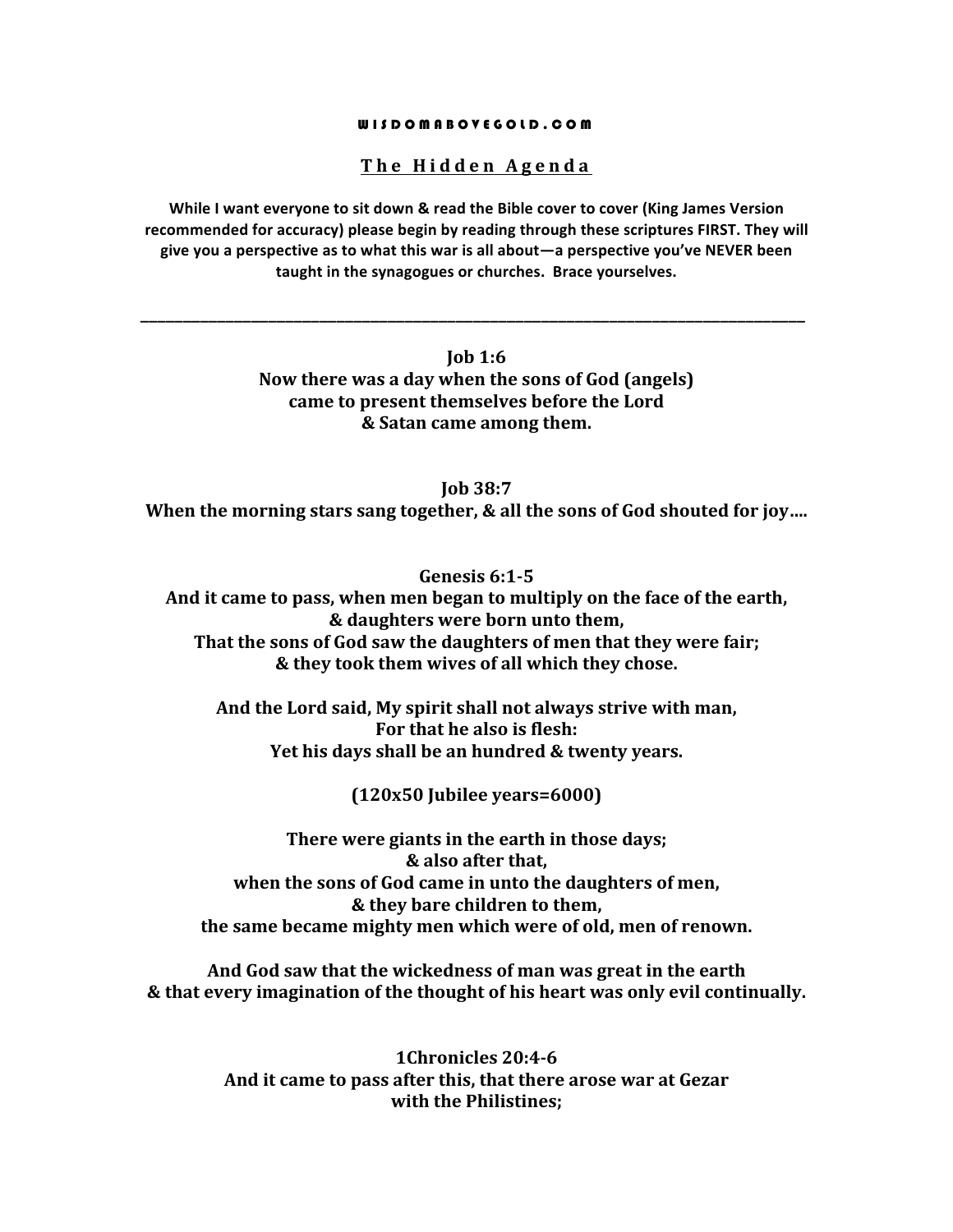At which time Sibechai the Hushathite slew Sippai, that was of the children of the giant: & they were subdued.

And yet again there was war at Gath, where was a man of great stature, Whose fingers & toes were four & twenty, six on each hand, & six on each foot: & he also was the son of the giant.

**Ezekiel 31** Behold, the Assyrian was a cedar in Lebanon with fair branches, & with a shadowing shroud, & of a high stature, & his top was among the thick boughs.

The waters (nations) made him great, The deep set him up on high with the rivers running round about his plants & sent out her little rivers unto all the trees of the field.

Therefore his height was exalted above all the trees of the field. & his boughs were multiplied, & his branches became long because of the multitude of waters, when he shot forth.

All the fowls of heaven (other fallen angels) made their nests in his boughs, & & under his shadow dwelt all great nations.

Thus was he fair in his greatness, in the length of his branches: for his root was by great waters.

The cedars in the garden of God could not hide him: The fir trees were not like his boughs. & the chestnut trees were not like his branches; nor any tree in the garden of God was like unto him in his beauty.

I have made him fair by the multitude of his branches: So that all the trees of Eden, that were in the garden of God, **Envied him.** 

Therefore thus saith the Lord God; Because thou has lifted up thyself in height, & he hath shot up his top among the thick boughs, & his heart is lifted up in his height:

I have therefore delivered him into the hand of the mighty one of the heathen; He shall surely deal with him: I have driven him out for his wickedness.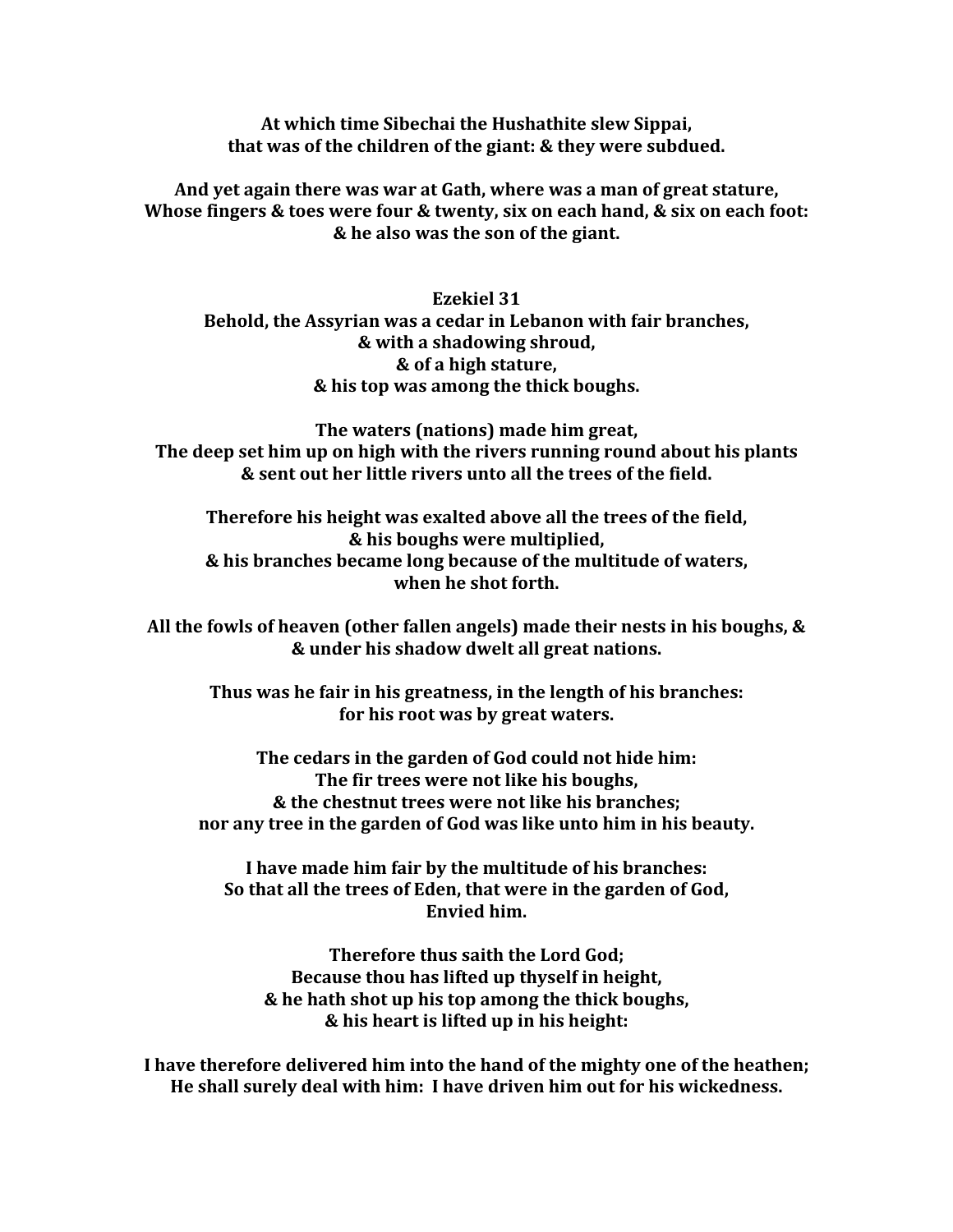And strangers, the terrible of the nations, have cut him off, & have left him: Upon the mountains & in all the valley his branches are fallen, & his branches are broken by all of the rivers of the land; & all the people of the earth are gone down from his shadow. & have left him.

> Upon his ruin shall all the fowls of heaven remain, & all the beasts of the field shall be upon his branches:

To the end that none of all the tress by the waters exalt themselves for their height, neither shoot up their top among the thick boughs. neither their trees stand up in their height, all that drink water: for they are all delivered unto death, to the nether parts of the earth, in the midst of the children of men, with them that go down into the pit.

Thus saith the Lord God;

In the day when he went down to the grave I caused a mourning: I covered the deep for him & I restrained the floods thereof; & the great waters were staved: & I caused Lebanon to mourn for him, & all the tress of the field fainted for him. I made the nations to shake at the sound of his fall, When I cast him down to hell with them that descend into the pit: & all the trees of Eden, the choice & best of Lebanon, all that drink water. shall be comforted in the nether parts of the earth.

They also went down into hell with him unto them that be slain with the sword; & they that were his arm, that dwelt under his shadow in the midst of the heathen.

To whom art thou thus like in glory & in greatness among the trees of Eden? Yet shalt thou be brought down with the trees of Eden unto the nether parts of the earth: thou shalt lie in the midst of the uncircumcised with them that be slain by the sword.

> This is Pharaoh (the angelic prince that empowers Pharoh) & all his multitude, saith the Lord God.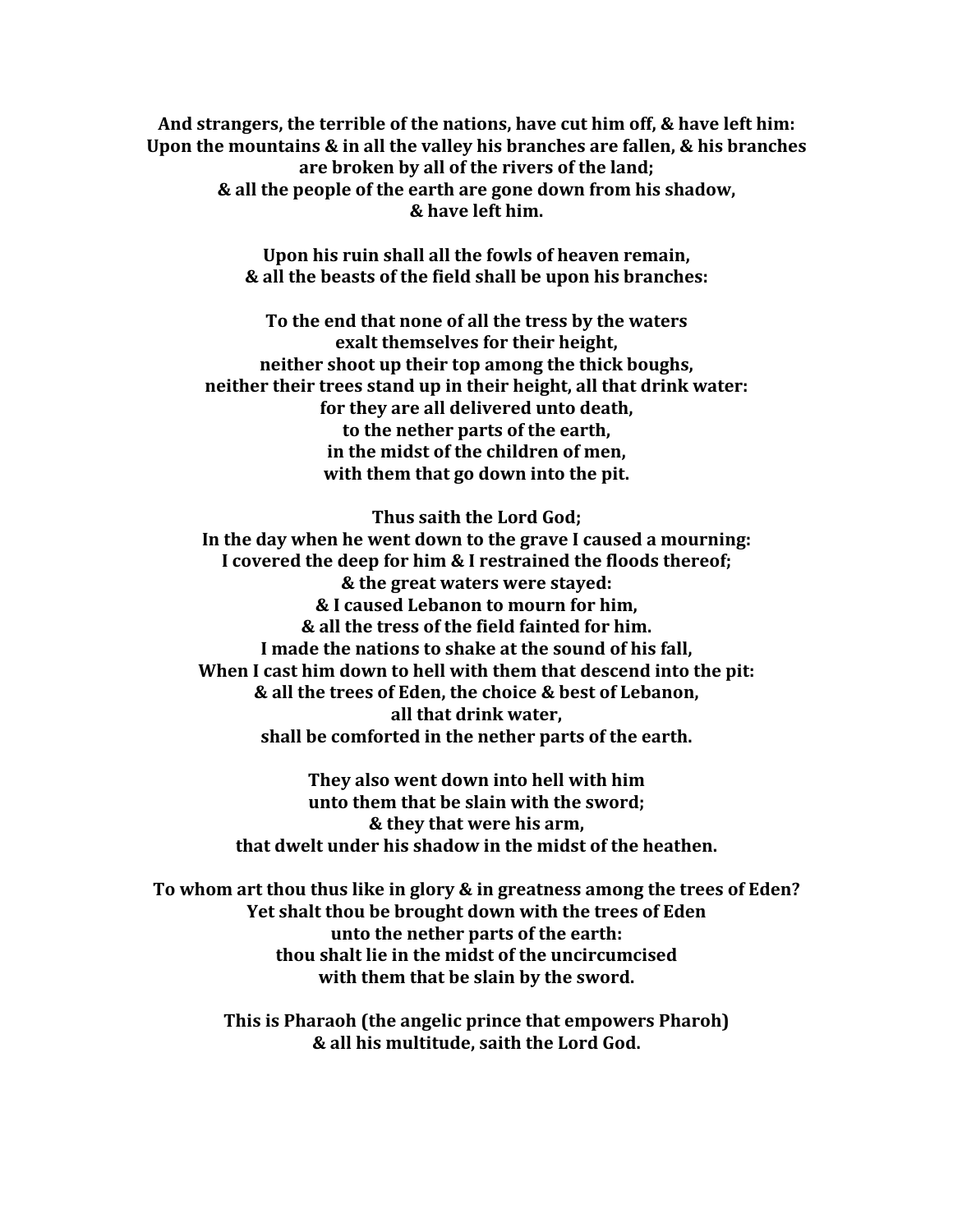### Ezekiel 28:3:14-15 **Behold, thou art wiser than Daniel;** There is no secret they can hide from thee... Thou art the anointed cherub that covereth; & I have set thee so:

Thou wast upon the holy mountain of God; thou walked up & down in the midst of the stones of fire. Thou wast perfect in thy ways from the day that thou wast created, Till iniquity was found in thee.

> **Luke 10:18** (Christ to his apostles): And he said unto them, "I beheld Satan as lightening fall from heaven."

Genesis 1:28 And God blessed them (Adam & Eve), & God said unto them, Be fruitful & multiply, & REPLENISH the earth....

**Genesis 2:16-27** 

And the Lord God commanded the man saying, Of every tree of the garden thou mayest freely eat: But of the tree of the knowledge of good & evil, thou shalt no eat of it; For in the day that thou eatest thereof thou shalt surely die.

Genesis 3:1-7

Now the serpent was more subtil than any beast of the field, which the Lord God made.

And he said unto the woman, Yea, hath God said, Ye shall not eat of every tree of the garden?

And the woman said unto the serpent, We may eat of the fruit of the trees of the garden: But of the fruit of the tree which is in the midst of the garden, God hath said, Ye shall not eat of it, neither shall ye touch it, Lest ye die.

And the serpent said unto the woman, Ye shall not surely die: For God doth know that in the day ye eat thereof, then your eyes (chakras) shall be opened, & ye shall be as gods,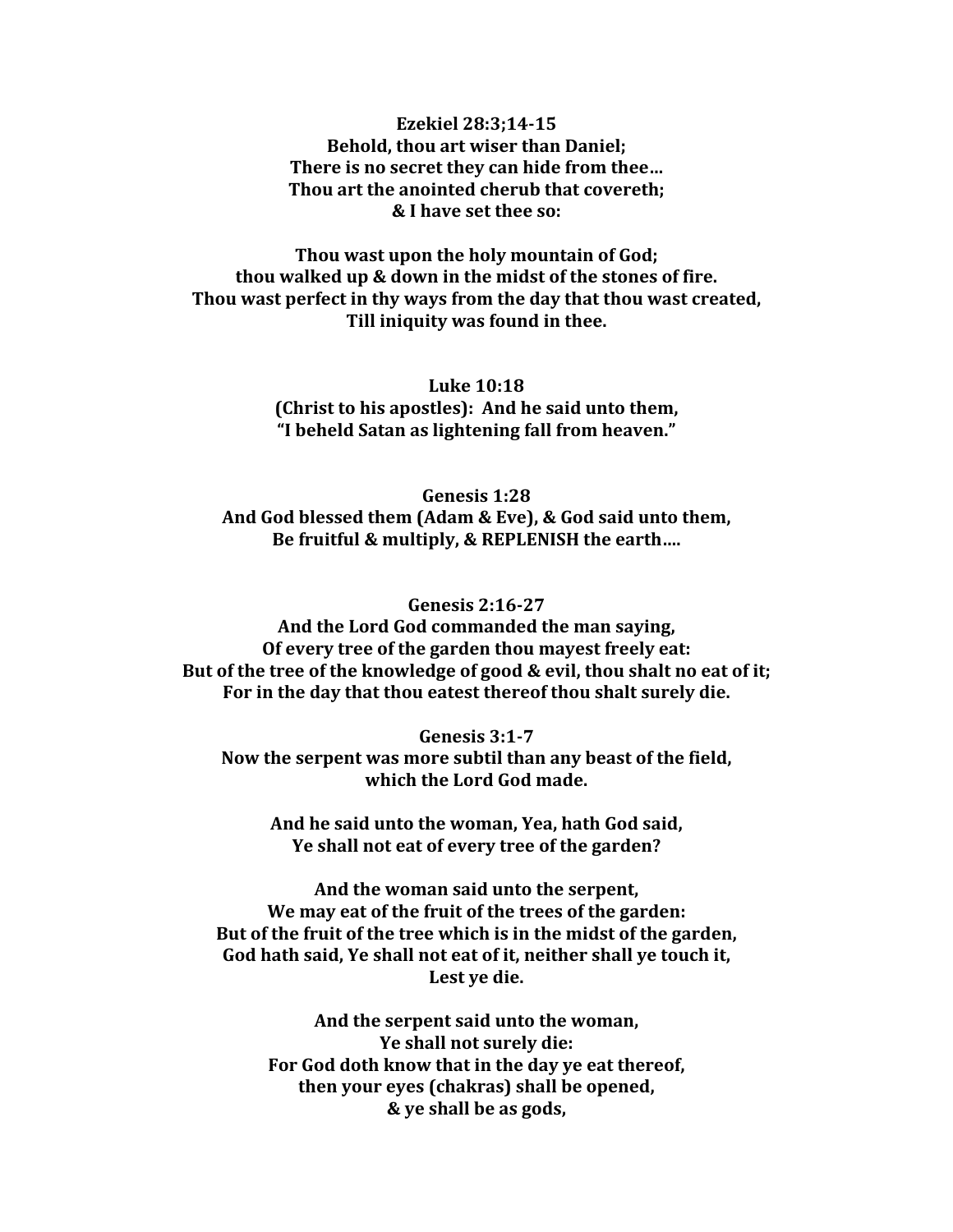knowing good & evil.

And when the woman saw that the tree was good for food,  $&$  that it was pleasant to the eyes,  $&$  a tree to be desired to make one wise, she took of the fruit thereof, & did eat.  $&$  gave also unto her husband with her;  $&$  he did eat.

> And the eyes of them both were opened  $&$  they knew that they were naked....

**(Naked metaphorically means 'separated from God'-or His Spirit)** 

**Jeremiah 3:3** ...thou hadst a whore's forehead, thou refusedst to be ashamed.  ${\tan\alpha}$  **p** and  $3^{\text{rd}}$  **eve**)

At this point, I urge you to also check the audio version of the first book of Enoch on youtube. While it is not found in the bible, it was quoted in the book of Jude & will help to explain much. Enoch was written exclusively for the 'last' generation. That's us.

**Daniel 4:13 ....And, behold, a watcher & an holy one came down from heaven.** 

> **Daniel 4:17** This matter is by the decree of the watchers,  $\&$  the demand by the word of the holy ones...

**2Kings\$21:3** For he…worshipped all the host of heaven.

**Job\$15:15** ...the heavens are not clean in his (God's) sight.

> **Exodus\$22:28** Thou shalt not revile the gods....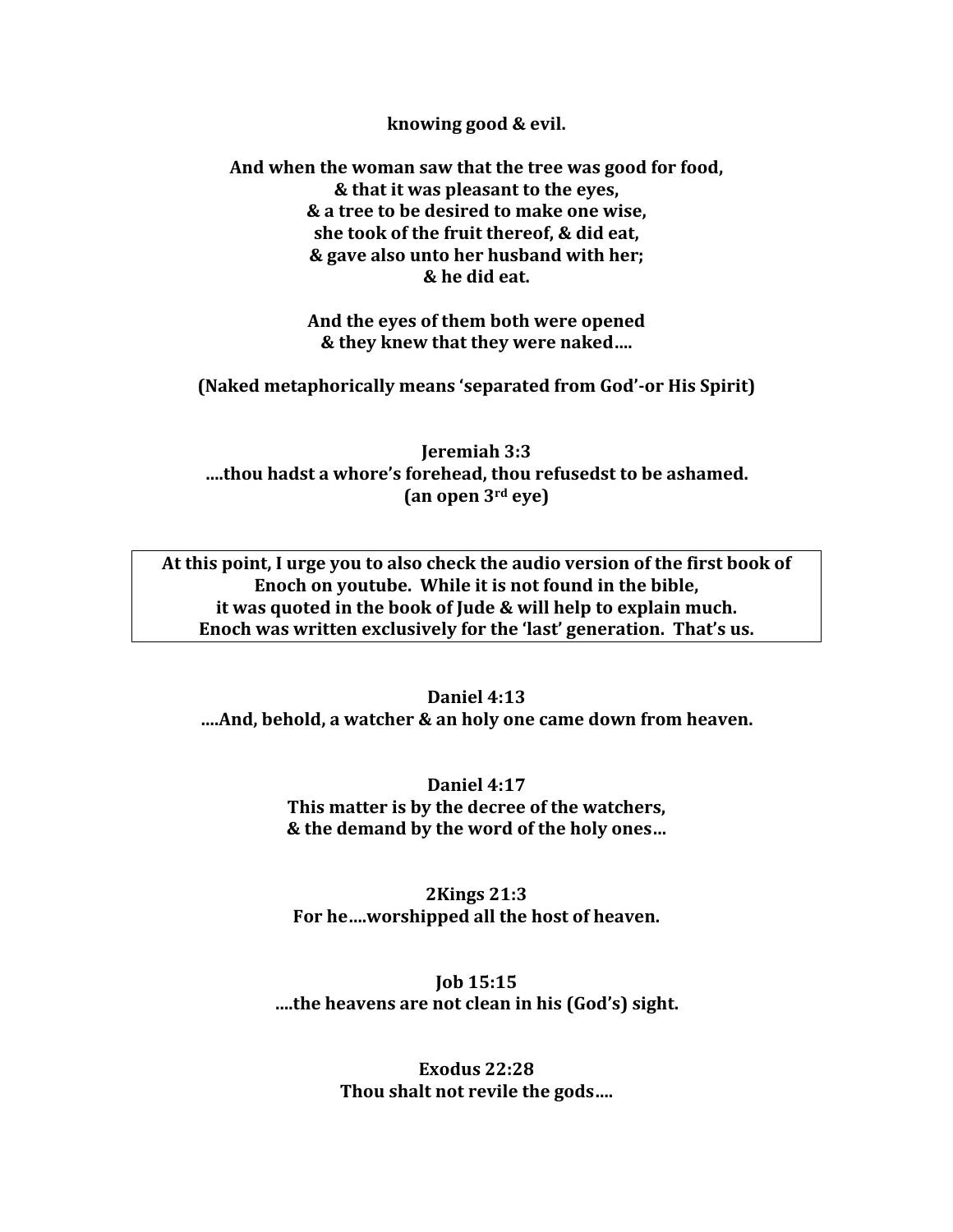## $\mathbf{I}$ ob 33:6 ....I am also formed out of the clay.

 $\mathbf{I}$ ob 10:9 Remember, I beseech thee, that thou hast made me as the clay....

Daniel 2:41-43 And whereas thou sawest the feet & toes, part of potters' clay, & part of iron, the kingdom shall be divided: but there shall be in it of the strength of the iron. forasmuch as thou sawest the iron mixed with miry clay. And as the toes of the feet were part of iron, & part of clay, So the kingdom shall be partly iron, & partly broken.

In order to understand the full impact of this passage in Daniel you must take the time to read all of 2<sup>nd</sup> chapter. Humankind is the clay in alliance with the iron power of demonic princes.

#### $Isaiah13:5$

They come from a far country, from the end of heaven, even the Lord, & the weapons of his indignation to destroy the whole land. (apocalyptic)

Isaiah  $24:21$ 

And it shall come to pass in that day, That the Lord shall punish the host of the high ones that are on high, & the kings of the earth upon the earth. (apocalyptic)

Isaiah  $33:19$ 

Thou shat NOT SEE a fierce people, A people of A DEEPER SPEECH THAN THOU CANST PERCEIVE; Of a stammering tongue, That thou canst not understand. (apocalyptic)

Luke 21:25-26

And there shall be signs in the sun,  $\&$  in the moon,  $\&$  in the stars; & upon the earth distress of nations, with perplexity, the sea & the waves roaring; **MEN'S HEARTS FAILING THEM FOR FEAR.**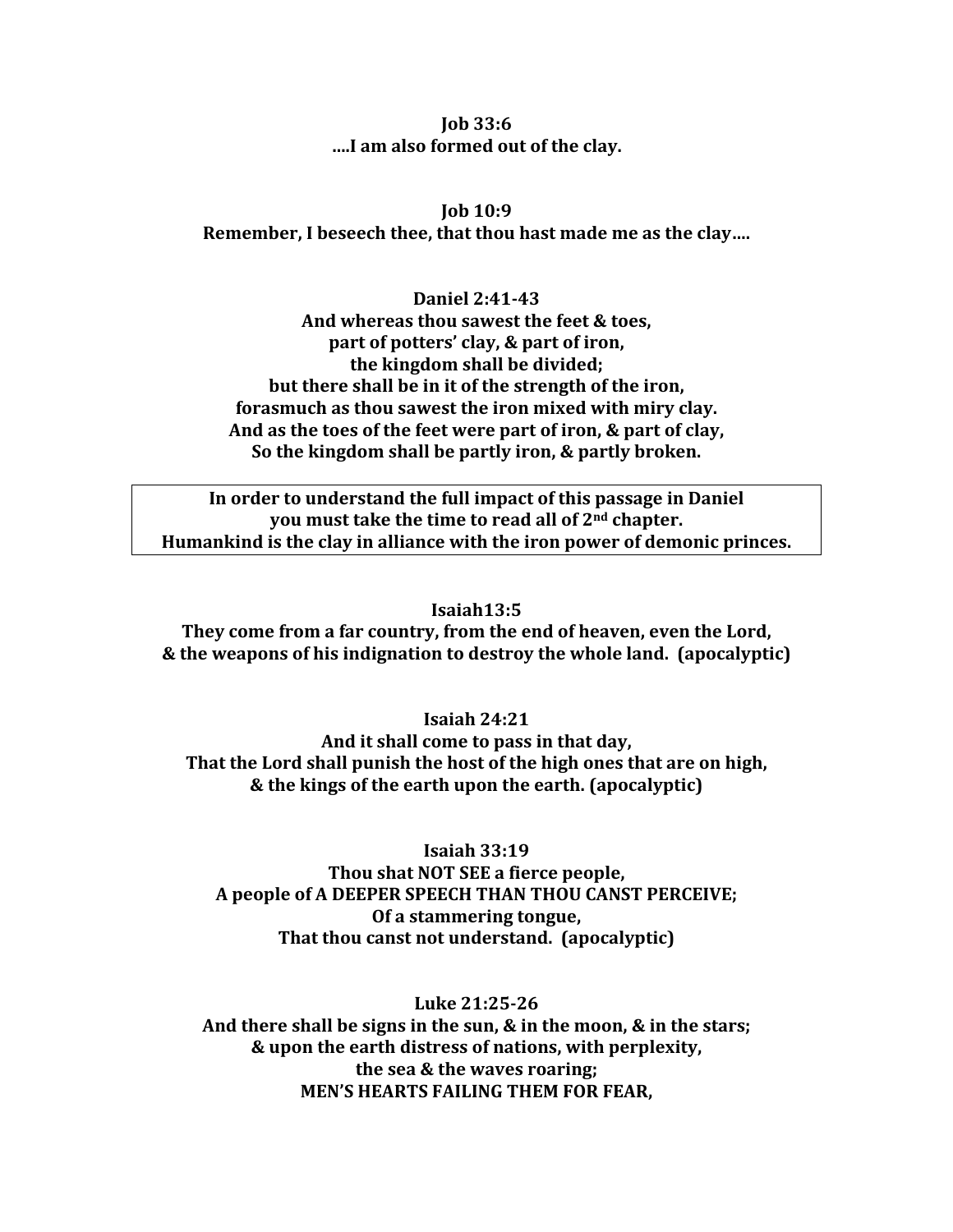### & FOR LOOKING AFTER THOSE THINGS WHICH ARE COMING ON THE EARTH: FOR THE POWERS OF HEAVEN SHALL BE SHAKEN.

#### **John 10:1**

(Christ)

The thief cometh not, but for to steal, & to kill, & to destroy: I am come that they might have life, & that they might have it more abundantly.

# **John 12:47** (Christ) I am not to judge the world, but to save the world.

# **Joel 3:14** Multitudes, multitudes in the valley of decision: For the day of the Lord is near in the valley of decision. (who lives, who dies)

**Joel 3:21** For I will cleanse their blood that I have not cleansed....

## Isaiah 14:12 & 15

How art thou fallen from heaven, O Lucifer, son of the morning! How art thou cut down to the ground which didst weaken the nations! ....Yet thou shalt be brought down to hell, to the sides of the pit.

One more thing, Christian scholars accept what is today known as a 'gap theory'. It refers to the seeming contradiction between Geneis 1:1 & 1:2. In verse one, God creates heaven & earth, but by verse 2 the earth is without form & void. The belief is that there was an undocumented interval between the 2 events that accounts for the seeming chronological contradictions found in scientific understanding. Certainly Adam & Eve were not the only entities walking the earth at the time of their creation. Moreover, they were told to 'replenish' the earth.

When you've finished digesting the above scriptures, I hope you will go on to look up the following: